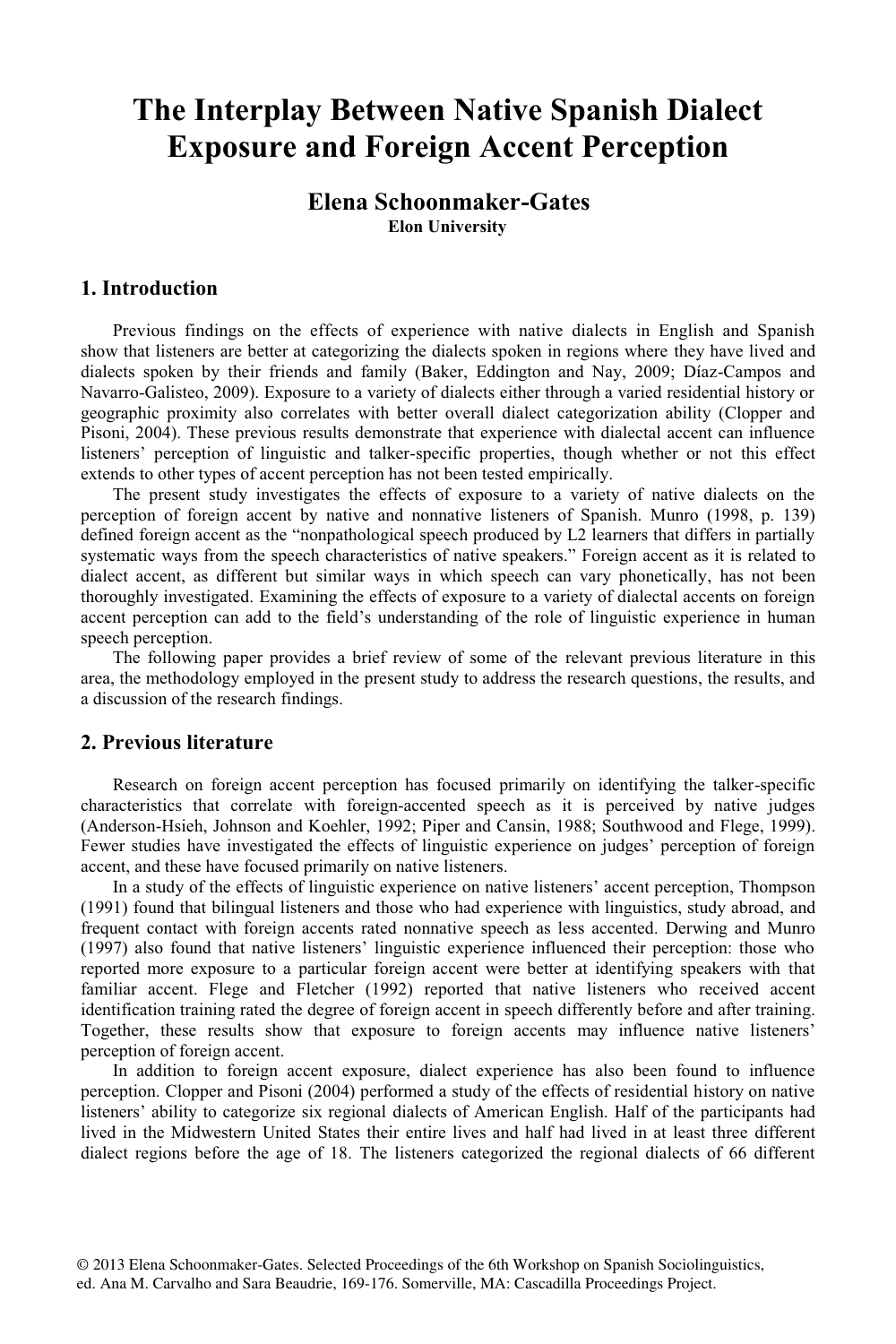speakers. Listeners with more varied residential history were both better at categorizing dialects from regions where they had lived and better at general dialect categorization. These findings suggest that native listeners' linguistic experience influences their ability to categorize familiar and even unfamiliar native dialects as well.

Baker, Eddington, and Nay (2009) also found that previous residential history affected native listeners' ability to distinguish regional accents. Their study used the speech of six talkers who had lived exclusively in Utah and six who had lived in Utah for less than two years. Listeners from different regions of the United States listened to the speech of these twelve individuals and were asked to categorize them regionally. The researchers found that listeners who were originally from Utah and the West were more accurate than those from other regions, and listeners who had lived in Utah for less than one year were unable to recognize the Utah accent like the other participants could. As in the findings for foreign accent, native listeners' familiarity and amount of exposure to a particular accent affected their perception.

Díaz-Campos and Navarro-Galisteo (2009) performed a similar study on the effects of linguistic experience and familiarity on dialect perception in Spanish. The researchers played excerpts of Spanish from six dialects to native listeners from Spain and Venezuela, asking participants to categorize the speech into regional dialects. As in Clopper and Pisoni (2004), listeners were better at categorizing Spanish from the regions where they lived, and listeners from Venezuela were better than Spaniards at categorizing talkers from dialects other than their own. The authors speculate that the listeners from Venezuela were better at categorizing other dialects because they had been exposed to more regional dialects as a result of their geographic location. Participants were also better at categorizing dialects spoken by their family and friends, an additional indication that specific exposure influences accent perception.

Nonnative listeners' dialect perception has also been found to be influenced by residential history. Cunningham-Andersson (1996) examined the effects of length of residence and proficiency on 33 nonnative listeners' perception of regional accent in Swedish. Listeners heard pairs of picture descriptions in Swedish and determined whether the two speakers were from the same dialect or different dialects. They also heard 24 short excerpts of speech and were asked to choose which of six possible regional dialects each speaker was from. The findings revealed that native listeners were significantly better than nonnative listeners at identifying dialects, though nonnative listeners' perception improved with proficiency and their identification ability also correlated with length of residence in Sweden. The results suggest that nonnative listeners may not be able to categorize L2 regional dialects as native listeners do, but that their ability improves with experience.

Sullivan and Karst (1996) performed a similar experiment that examined native and nonnative listeners' perception of different global dialects of English. Thirty English speakers from Great Britain and 15 Swedish speakers heard pairs of English sentences. Participants were asked to determine whether the two speakers they heard were from the same English-speaking country or not. The results showed that native listeners were better at dialect discrimination than nonnative listeners, who the authors speculated were more adept at discriminating accents present in the English media of Sweden. These findings suggest that language learners' dialect perception is influenced by exposure to specific regional accents.

According to the previous literature, native and nonnative listeners' perception can vary according to their specific exposure to foreign accents and dialects. In a few cases exposure to a variety of dialects also influenced the perception of specific dialects and accents. The present study aims to add to this line of research by investigating the effects of experience with a variety of Spanish dialects on native and nonnative listeners' perception of foreign accent in Spanish. The goal is to further the field's understanding of the interplay between linguistic experience and perception and to explore the relationship between foreign accent and dialectal accent. The research questions that guided this investigation were:

(a) Do nonnative listener ratings of degree of foreign accent in Spanish vary according to the number of different native dialects they have been exposed to through travel, residence, friends, or native instructors?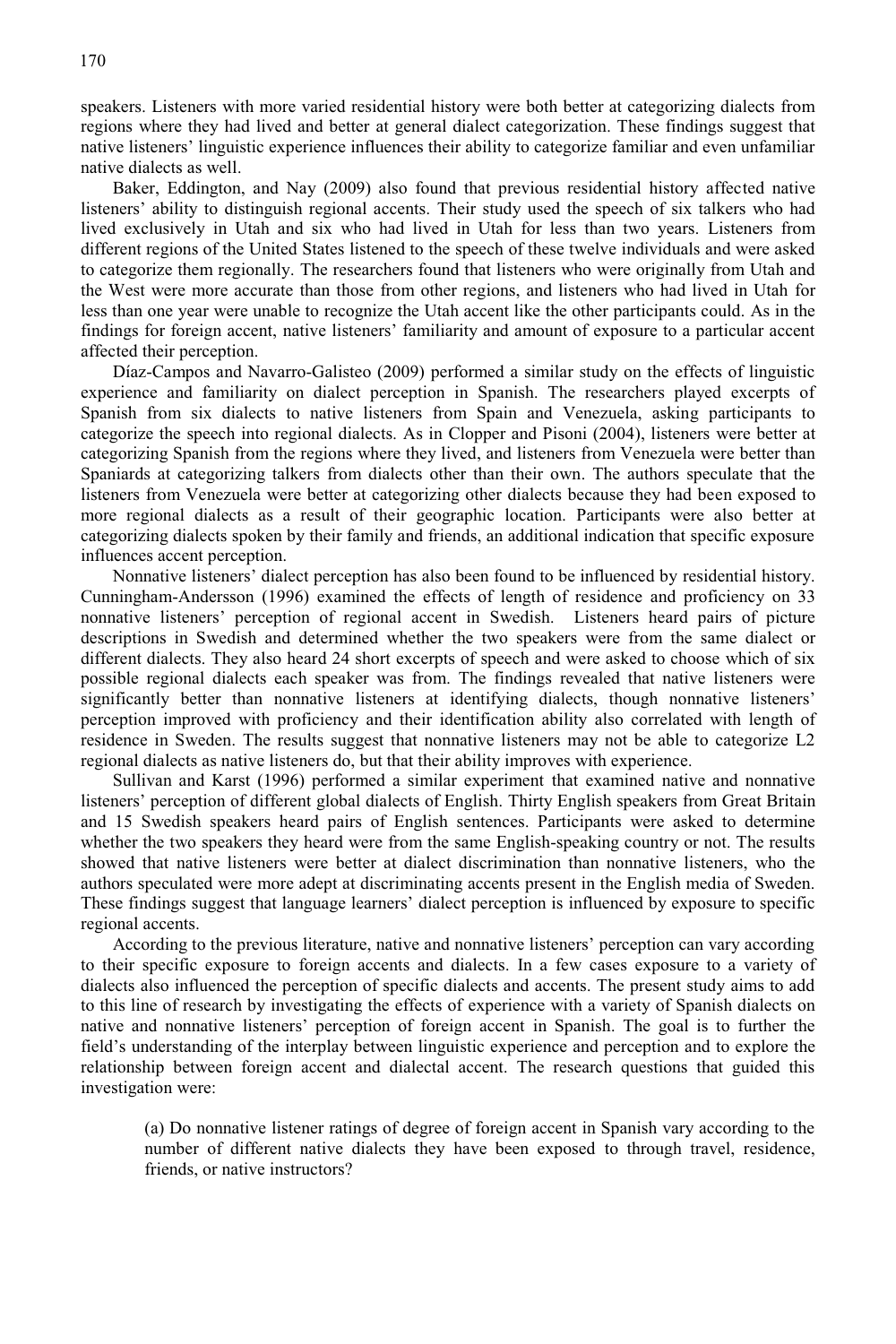(b) Do native listener ratings of degree of foreign accent in Spanish vary according to the number of different native dialects they have been exposed to through travel, residence, family, and friends?

#### **3. Method**

# *3.1. Talkers*

In the present study the read speech of three native and 12 nonnative speakers of Spanish was recorded. The native speakers were originally from Madrid, Alcalá, and Valencia Spain, residing in the United States at the time they were recorded and reporting high English proficiency. The nonnative speakers were all L1 English speakers enrolled in intermediate to advanced-level undergraduate and graduate Spanish classes. In order to encourage listeners to use the full range of the rating scale, the nonnative speakers had varying degrees of foreign accent as determined by the researcher prior to data collection.

Rather than analyzing ratings of all 15 talkers, the listener ratings of only two native and two nonnative speakers were analyzed to control for speaker gender, regional dialect, and foreign accent comparability. The two native speakers were both female and were from the same area of central Spain. The two nonnative speakers were also female, and were rated by listeners as having similarly moderate to heavy accents. The nonnative listeners were also enrolled in the same intermediate-level undergraduate Spanish class, had not studied abroad, reported no present or previous native Spanish instructors, and did not speak Spanish with native speakers outside of class.

#### *3.2. Listeners*

Listeners in the present study were 160 nonnative speakers and 26 native speakers of Spanish. The nonnative listeners were all L1 English speakers enrolled in lower-intermediate to advanced Spanish classes at the university level. Most were between 18 and 22 years of age. The 26 native listeners were monolingual Spanish speakers residing in central Spain at the time of data collection. All were between the ages of 17 and 40 and most had completed some college.

#### *3.3. Stimuli and Procedure*

The 15 talkers read Spanish sentences that were between seven and eleven syllables in duration. Five of the sentences were used in a 23-item practice exercise to familiarize listeners with the range of accents and the task. The other five sentences were used in the 210-item perception activity. In both the warm-up and the perception task the sentences were presented to listeners in pseudorandom order to avoid same-voice repetitions. Participants were given the option to replay each sentence up to one time before making their rating selection.

The experiment was carried out on the computer using Praat (Boersma and Weenink, 2012). Nonnative participants were seated at individual computer consoles in a university computer lab while native participants completed the study on a personal laptop computer in a quiet space. Both groups were provided with over-the-ear headphones with the volume set to 100%. Listeners used a 9-point rating scale of degree of foreign accent to rate the speech they heard. Because the scale measured degree of accent, lower numbers meant that the accent was *closer to native* and higher numbers meant that it was *less close to native*. Listeners were reminded of this by labels positioned below the rating scale throughout the experiment.

In addition to the warm-up and the perception activity, listeners completed a background questionnaire to gather information about their linguistic experience and a grammatical proficiency test. The experiment in its entirety took listeners approximately 45 minutes to complete.

#### *3.4. Measuring dialect exposure*

To quantify their prior experience with native Spanish dialects, nonnative listeners listed the different native dialects they had been exposed to through 1) travel and study abroad, 2) friends and acquaintances, and 3) native Spanish instructors. Native listeners' experience with native dialects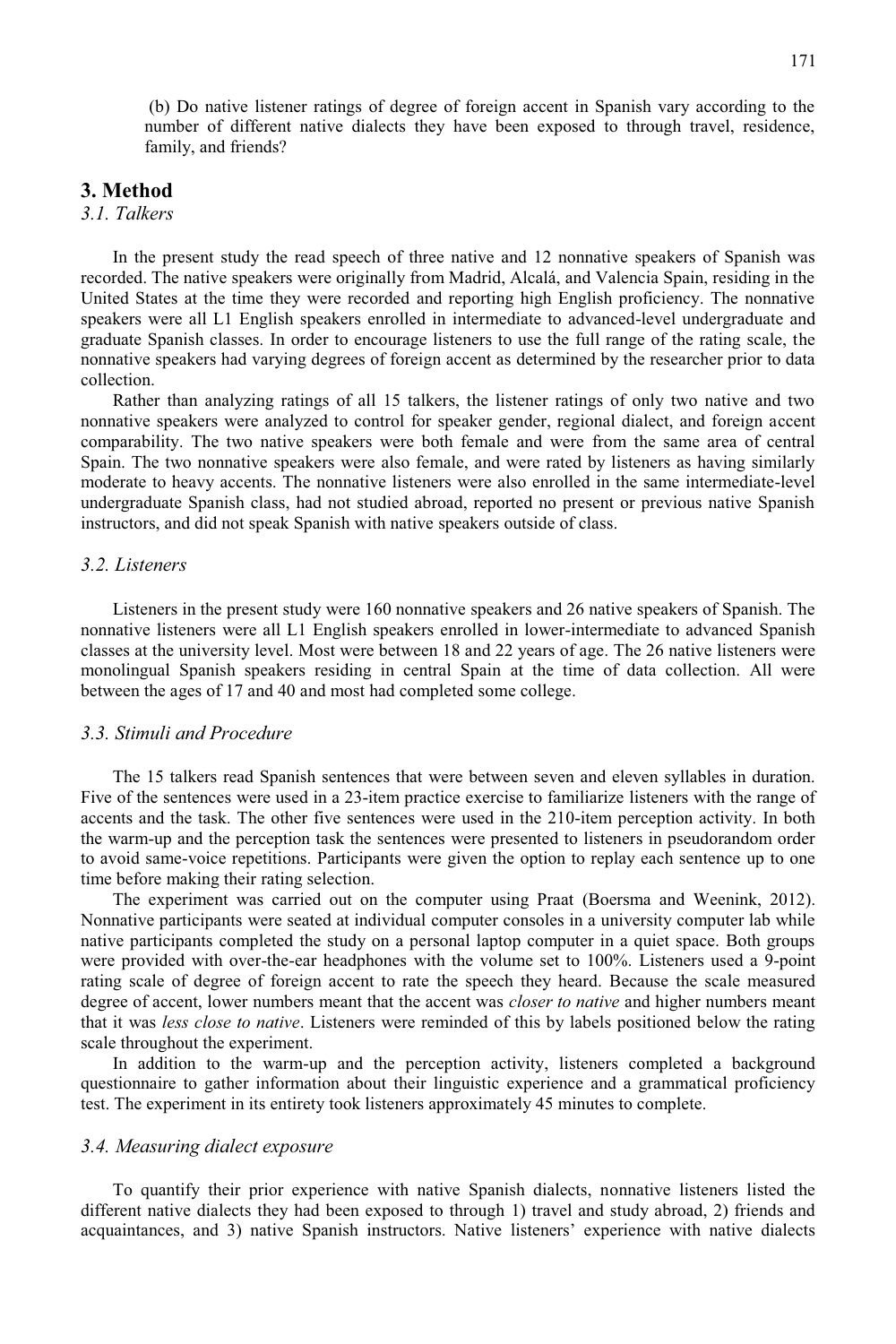outside of Spain was measured by asking participants to list the different dialects they had been exposed to through 1) travel and residence abroad, and 2) friends and acquaintances. Because only 3 of the 26 native listeners reported any exposure to Spanish dialects through travel and residence, the native listener variables were combined into a single measure of total dialect exposure. This reflected the total number of different dialects native listeners reported exposure to in their background questionnaires.

# **4. Results**

# *4.1. Nonnative listeners*

Nonnative listeners reported exposure to between zero and five dialects through native instructors, zero and four dialects through travel and study abroad, and zero and twelve dialects though friends and acquaintances. The mean foreign accent ratings that were given to native and nonnative speech according to each of these listener characteristics are shown in Tables 1, 2, and 3. Based on the 9-point scale that was used, the higher numbers indicate more foreign accent and the lower numbers indicate less foreign accent.

| Teachers'      | Native speech |      | Nonnative speech |      |    |
|----------------|---------------|------|------------------|------|----|
| dialects       | mean rating   | s.d. | mean rating      | s.d. |    |
| $\theta$       | 1.98          | 1.3  | 7.11             |      | 39 |
|                | 1.99          | 1.2  | 7.52             | 1.5  | 56 |
| $\overline{2}$ | 1.65          | 1.1  | 7.63             | 1.5  | 39 |
| 3              | 1.57          | 1.1  | 7.6              | 1.5  | 18 |
| $\overline{4}$ | 1.65          | 1.3  | 8.15             | 1.3  |    |
| 5              | .25           | 0.4  | 775              |      |    |

Table 1. *Nonnative Listener Mean Ratings by Native Instructors' Dialects*

Table 2. *Nonnative Listener Mean Ratings by Travel/Study Abroad Dialects*

| Travel         | Native speech |      | Nonnative speech |      |    |
|----------------|---------------|------|------------------|------|----|
| dialects       | mean rating   | s.d. | mean rating      | s.d. |    |
| $\theta$       | 2.02          |      |                  |      | 50 |
|                | 1.78          |      | 7.41             |      |    |
| $\overline{2}$ | l.72          | l.2  | 7.76             |      | 28 |
| 3              | 1.61          | 1.3  | 7.8              |      |    |
| $\overline{4}$ |               | 0.8  | 8.28             |      |    |

Table 3. *Nonnative Listener Mean Ratings by Friend/Acquaintance Dialects* 

| Friend         | Native speech |      | Nonnative speech |      |    |  |
|----------------|---------------|------|------------------|------|----|--|
| dialects       | mean rating   | s.d. | mean rating      | s.d. |    |  |
| $\theta$       | 1.81          |      | 7.45             |      | 64 |  |
|                | 1.86          | 1.3  | 7.38             | 1.5  | 50 |  |
| 2              | 2.0           | 1.6  | 7.49             | 1.6  | 25 |  |
| 3              | 1.83          | 1.0  | 7.57             | L.5  | 13 |  |
| $\overline{4}$ |               | 0.6  | 7.72             | 1.6  |    |  |
| 5              | 1.3           | 0.5  |                  |      |    |  |
| 6              |               | 0.5  | 7.9              | 0.7  |    |  |
|                |               |      |                  |      |    |  |

A mixed model ANOVA was run with mean accent ratings as the dependent variable and native instructors' dialects, travel dialects, and friends' dialects as fixed covariates. The analysis revealed a significant main effect of teachers' dialects for native speech ratings  $F(1, 156) = 6.972$ ,  $p<0.05$  and a significant main effect of travel dialects for nonnative speech ratings  $F(1, 156) = 4.423$ ,  $p<0.05$ . The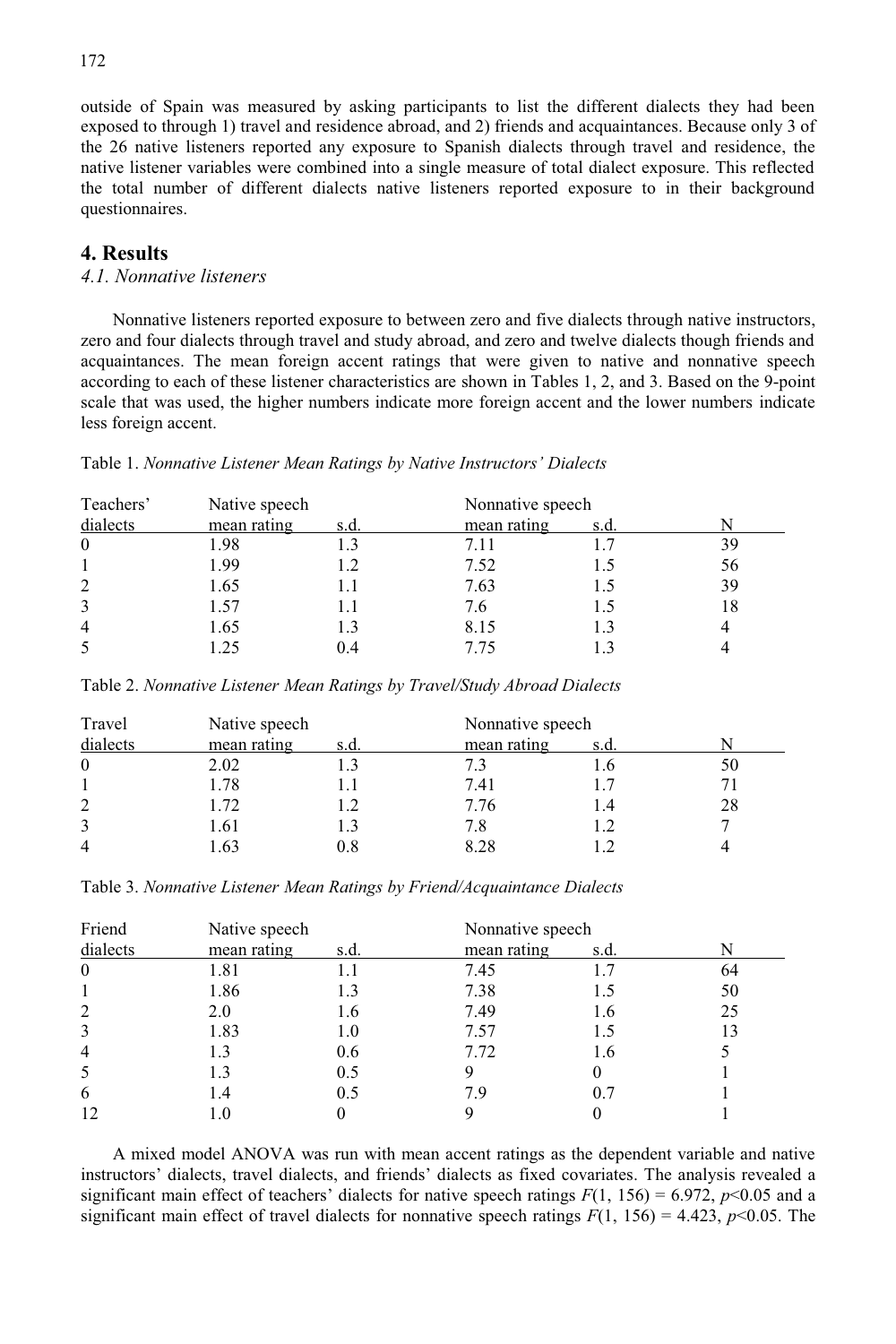lines in figures 1 and 2 show the significant trends in nonnative listeners' ratings of native and nonnative speech according to these significant variables.

Figure 1. *Nonnative Listener Mean Ratings by Native Instructors' Dialects*



Figure 2. *Nonnative Listener Mean Ratings by Travel/Study Abroad Dialects* 



As shown in the figures, language learners exposed to a greater number of different dialects through their instructors rated native speech as less foreign-accented and more native-like. Those exposed to more varied dialects through travel and study abroad rated nonnative speech as more foreign-accented and less native-like. In sum, nonnative listeners who had experience with a wider variety of native dialects seemed to assess native speech as more native-like and nonnative speech as more accented than learners with less varied dialect experience.

#### *4.2. Native listeners*

Native listeners reported exposure to between zero and six different native dialects through travel, friends, and acquaintances. One of the native speakers was excluded as an outlier because his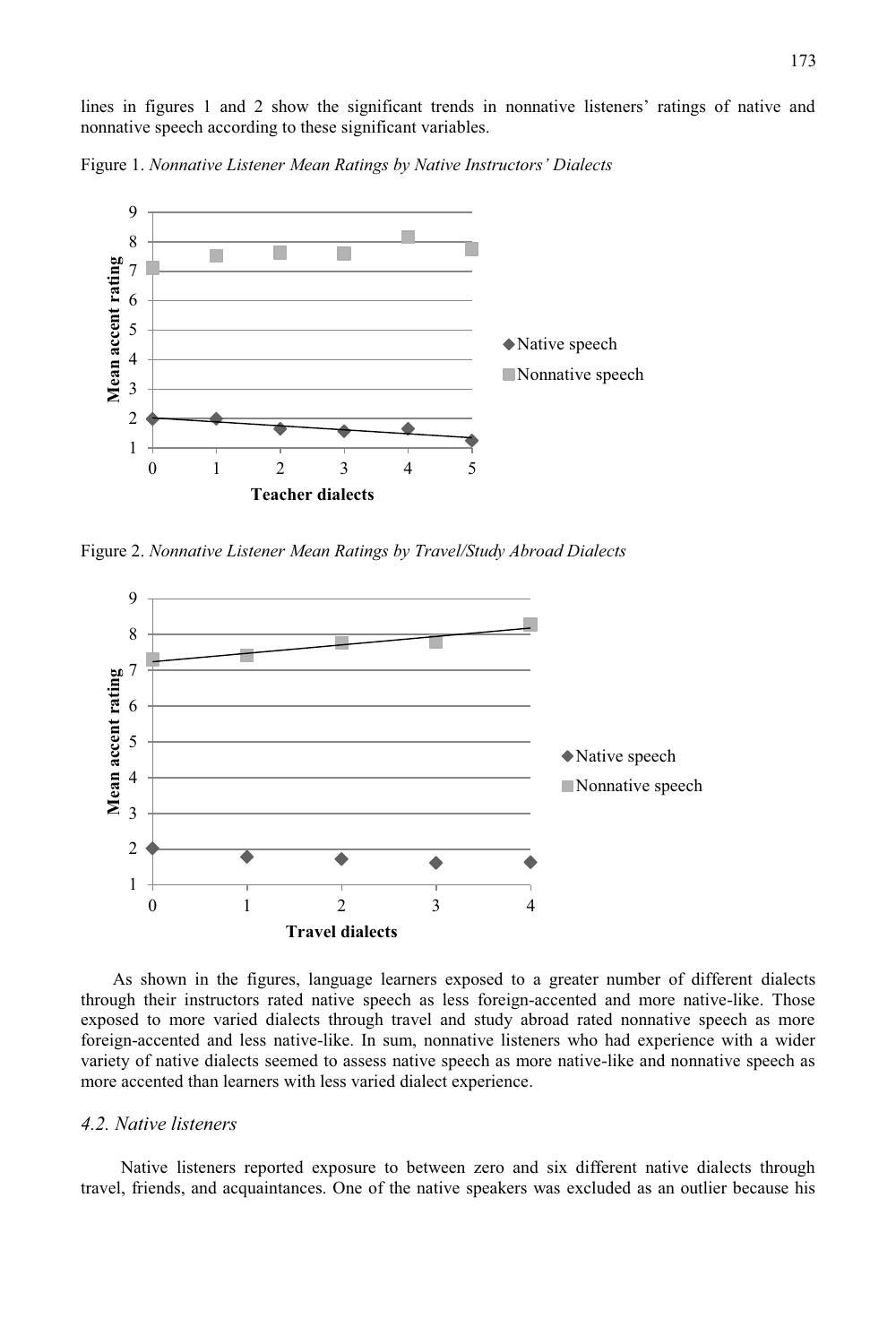ratings of native speech were more than 2 standard deviations from the rest of the groups' ratings. The mean ratings of the remaining 25 native participants by total dialect exposure are shown in Table 4. Again, the ratings of native and nonnative speech are separated because they represent two different ends of the rating scale.

| Total          | Native speech |      | Nonnative speech |      |  |
|----------------|---------------|------|------------------|------|--|
| dialects       | mean rating   | s.d. | mean rating      | s.d. |  |
| $\theta$       | 1.82          |      | 6.92             |      |  |
|                | 1.59          | 0.9  | 6.84             |      |  |
| $\overline{2}$ | 1.47          | 0.9  | 6.23             | . 8  |  |
| 3              | 1.43          | 0.6  | 7.10             |      |  |
| 6              |               | 0.4  | 5 Y              |      |  |

Table 4. *Native Listener Mean Ratings by Total Dialects*

A mixed model ANOVA was performed with native listener ratings as the dependent variable and total dialects as a fixed covariate. The statistical analysis revealed a significant main effect of total dialect exposure for listeners' ratings of native speech  $F(1, 23) = 5.82$ ,  $p<0.05$ , which is shown in figure 3.

Figure 3. *Native Listener Mean Ratings by Total Dialects*



Figure 3 shows that native listeners who reported exposure to more varied native Spanish dialects rated native speech as less foreign-accented than those without this experience. The results suggest that, like the nonnative speakers, native listeners' ratings of speech varied as a result of their breadth of exposure to native dialects.

### **5. Discussion**

The present study examines the relationship between dialect exposure and foreign accent perception by native and nonnative listeners. The findings indicate that linguistic experience with native dialects influences the perception of foreign accent by both native and nonnative listeners. Specifically, those who reported exposure to more varied native dialects rated native speech as less foreign-accented and nonnative speech as more foreign-accented than listeners with less variable experience.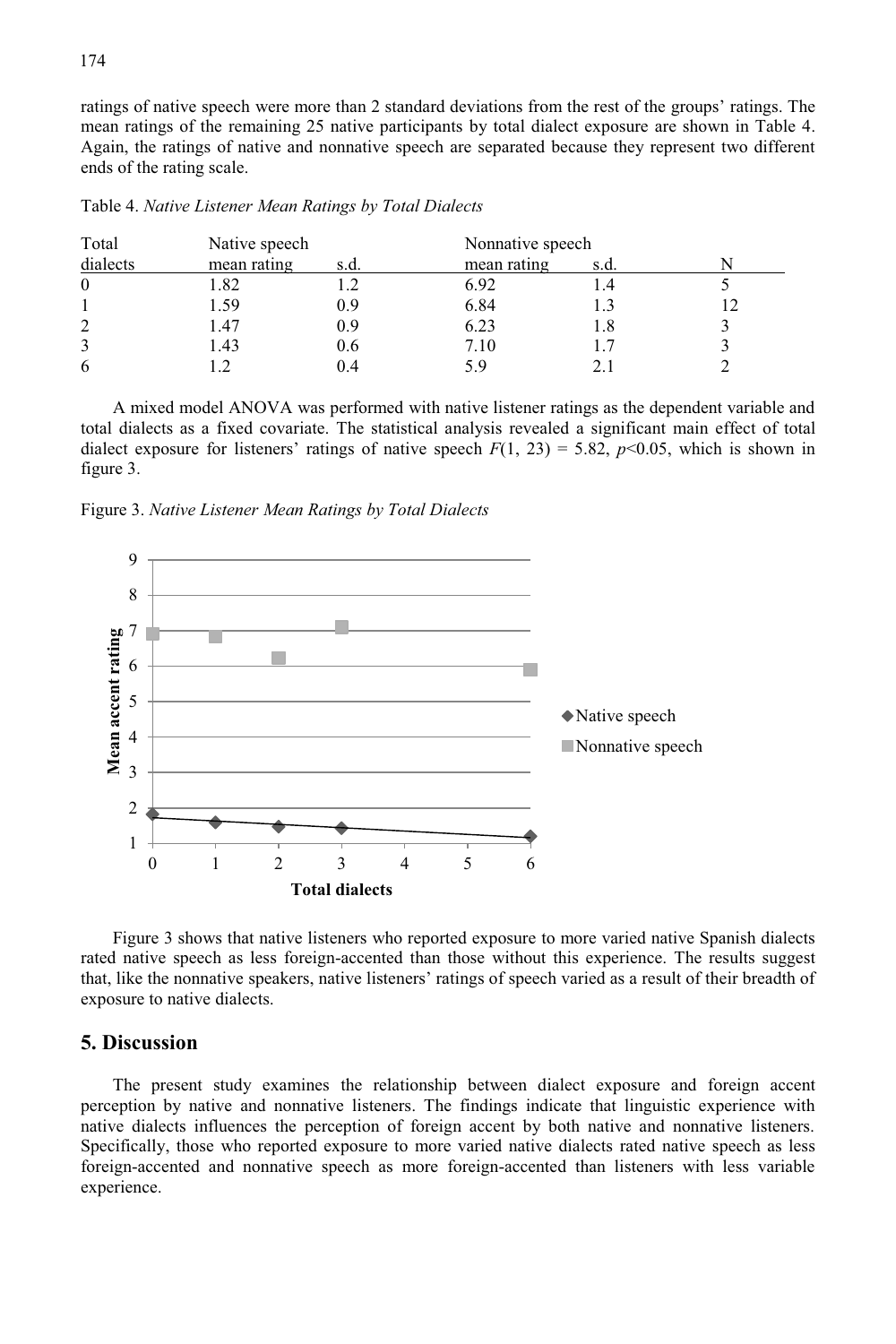The first research question addressed whether nonnative listeners' ratings of foreign accent varied according to their exposure to native dialects through travel, friends and acquaintances, and native instructors. The statistical analysis revealed that learners who had been exposed to more dialects through their native instructors rated native speech as less foreign-accented. Nonnative listeners who reported exposure to more native dialects through travel and study abroad rated nonnative speech as more foreign-accented.

Previous research has found that exposing language learners to variable input in training affected their L2 perception and production (Bradlow et al., 1997; Lively, Logan, and Pisoni, 1993; Palmeri, Goldinger, and Pisoni, 1993; Nishi and Kewley-Port, 2007). The present findings are further indication of the importance of linguistic experience on learners' perception. Research has shown that nonnative listeners' dialect recognition improves with L2 experience (Cunningham-Andersson, 1996), with exposure to particular dialects (Sullivan and Karst, 1996), and with L2 proficiency (Neufeld, 1980). The present results attest that native dialect exposure, as another source of input and linguistic experience in the L2, also influences learners' perception of foreign accent.

These findings suggest that exposing language learners to different dialects can influence their perception, although the present study was not designed to determine exactly how this process takes place. It may be the case that exposure to native dialects affects nonnative listeners' attention to or knowledge about the sounds associated with a foreign accent, changing or refining their L2 phonetic competence in this way. More varied dialect exposure could lead listeners to develop a clearer idea of what constitutes native speech, in turn affecting their ratings of foreign accent. Another possible account is that additional exposure to variable input may have led more experienced learners to overlook inter-speaker and inter-utterance differences in speech, which could explain their polarized ratings of native and nonnative speech. A final explanation of the findings could be that listeners with more dialect exposure rated speech differently simply because they had been exposed to more native speakers and native speaker input in general.

The second research question addressed whether native listeners' ratings of degree of foreign accent varied according to their exposure to different dialects. Native participants' dialect experience was lumped into a single measure of dialect exposure that reflected the total number of different native dialects they had been exposed to through travel and acquaintances. The statistical analysis revealed a significant main effect of total dialect exposure on native listeners' accent ratings of native speech. As was the case for nonnative listeners, native participants with exposure to a wider variety of dialects rated native speech as less foreign-accented than those without such broad exposure.

This finding reiterates the finding from Evans and Iverson (2007) that young adult native listeners' perception is malleable. In their study of young native speakers of British English the researchers found that experience influenced participants' L1 vowel perception and production as it related to their regional accent. The present study on also found that experience plays a role in shaping the perception of adult native speakers, suggesting that human speech perception is a plastic process that continues to change throughout the lifespan.

Finally, the present study extends findings from Clopper and Pisoni (2004) that dialect experience affects native listeners' perception of talker-specific characteristics. Both dialectal accent and foreign accent represent talker-specific ways that speech can differ. In the present study, exposure to variable dialects might influence foreign accent perception by changing native listeners' concept of native speech or the specific cues that they hear and notice in speech. It is also possible that experienced native listeners were overlooking inter-speaker and inter-utterance differences that listeners with less dialect exposure had focused on.

#### **6. Conclusion**

In sum, the findings show that exposure to a variety of native dialects influences listeners' perception and ratings of foreign accent. Native and nonnative listeners who had been exposed to more native dialects rated speech differently on the rating scale, assessing native speech as more native-like and nonnative speech as more foreign-accented. These results confirm the existence of a relationship between foreign accent and dialectal accent, specifically that exposure to dialect can influence foreign accent perception. These findings also suggest that both dialect and foreign accent perception are to some extent plastic and do not exist in a vacuum. These results confirm that linguistic experience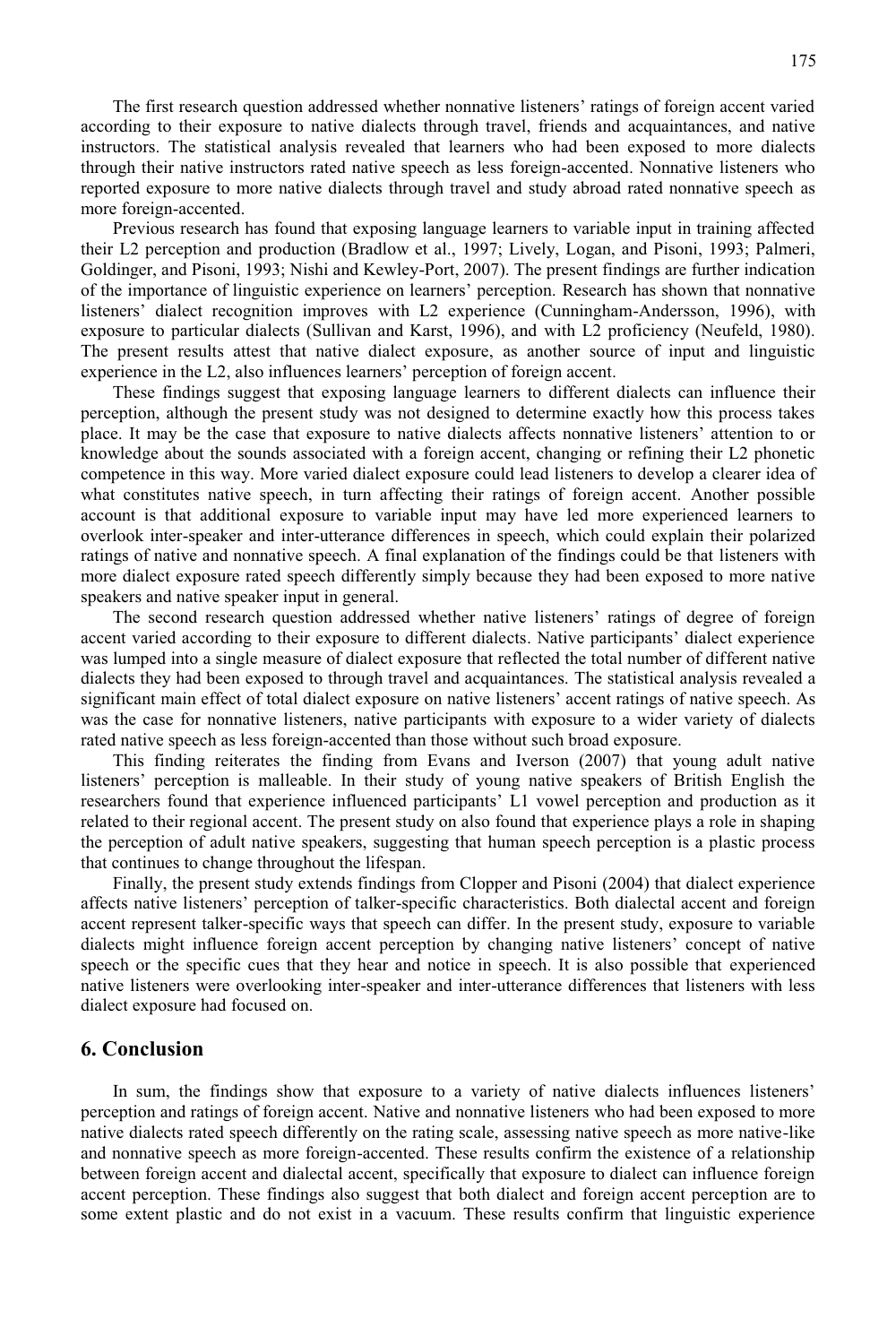shapes the perception of both native and nonnative speakers, possibly by affecting their attention to sounds in speech, their concept of nativeness, or their phonetic competence.

## **References**

- Anderson-Hsieh, Janet, Johnson, Ruth, & Koehler, Kenneth. (1992). The relationship between native speaker judgments of nonnative pronunciation and deviance in segments, prosody, and syllable structure. *Language Learning*, *42*, 529-555.
- Baker, Wendy, Eddington, David, & Nay, Lyndsey. (2009). Dialect identification: The effects of region of origin and amount of experience. *American Speech, 84,* 48-71.
- Boersma, Paul & Weenink, David (2012). Praat: doing phonetics by computer [Computer program]. Version 5.3.32, retrieved 22 October 2012 from http://www.praat.org/
- Bradlow, Ann R., Pisoni, David B., Akahane-Yamada, Reiko, & Tohkura, Yoh'ichi. (1997). Training Japanese listeners to identify English /r/ and /l/: IV. Some effects of perceptual learning on speech production. *Journal of the Acoustical Society of America*, *101(4),* 2299-2310.
- Clopper, Cynthia, & Pisoni, David. (2004). Homebodies and army brats: some effects of early linguistic experience and residential history on dialect categorization. *Language Variation and Change* 16, 31-48.
- Cunningham-Andersson, Una. (1996). Learning to interpret sociodialectial cues. *TMH-QPSR*, 37(2), 155-158.
- Derwing, Tracy M., & Munro, Murray J. (1997). Accent, intelligibility, and comprehensibility: Evidence for four L1s. *Studies in Second Language Acquisition*, *20,* 1-16.
- Díaz-Campos, Manuel & Navarro-Galisteo, Inma. (2009). In Collentine, J. (Ed.), *Selected Proceedings of the 11th Hispanic Linguistics Symposium*. Somerville, MA: Cascadilla Proceedings Project.
- Evans, Bronwen G., & Iverson, Paul. (2007). Plasticity in vowel perception and production: A study of accent change in young adults. *Journal of the Acoustical Society of America 121(6),* 3814-3826.
- Flege, James Emil, & Fletcher, Kathryn L. (1992). Talker and listener effects on degree of perceived foreign accent. *Journal of the Acoustical Society of America*, *91*, 370-389.
- Lively, S.E., Logan, John S. and David B. Pisoni. (1993). Training Japanese listeners to identify English /r/ and /l/: II The role of phonetic environment and talker variability in learning new perceptual categories. *The Journal of the Acoustical Society of America, 94,* 1242-1255.
- Munro, M.J. (1998). The effects of noise on the intelligibility of foreign-accented speech. *Studies in Second Language Acquisition*, 20, 139-154.
- Neufeld, Gerald G. (1980). On the adult's ability to acquire phonology. *TESOL Quarterly, 14*, 285-298.
- Nishi, Kanae, & Kewley-Port, Diane. (2007). Training Japanese listeners to perceive American English vowels: influence of training sets. *Journal of Speech, Language, and Hearing Research, 50*, 1496-1509.
- Palmeri, Thomas J., Goldinger, Stephen D., & Pisoni, David B. (1993).Episodic encoding of voice attributes and recognition memory for spoken words. *Journal of Experimental Psychology, Learning, Memory and Cognition, 1*9, 309-328.
- Piper, Terry, & Cansin, Dilek. (1988). Factors influencing the foreign accent. *Canadian Modern Language Review, 44*, 334-342.
- Southwood, M. Helen, & Flege, James E. (1999). Scaling foreign accent: direct magnitude estimation versus interval scaling. *Clinical Linguistics and Phonetics, 13*, 335-349.
- Sullivan, K.P.H & Karst, Y. N. (1996). Perception of English accent by native British English speakers and Swedish learners of English. In *Proceedings of the Sixth Australian International Conference on Speech Science and Technology (pp. 509-514), Adelaide.*
- Thompson, Irene. (1991). Foreign accents revisited: the English pronunciation of Russian immigrants. *Language Learning, 41*, 177-204.